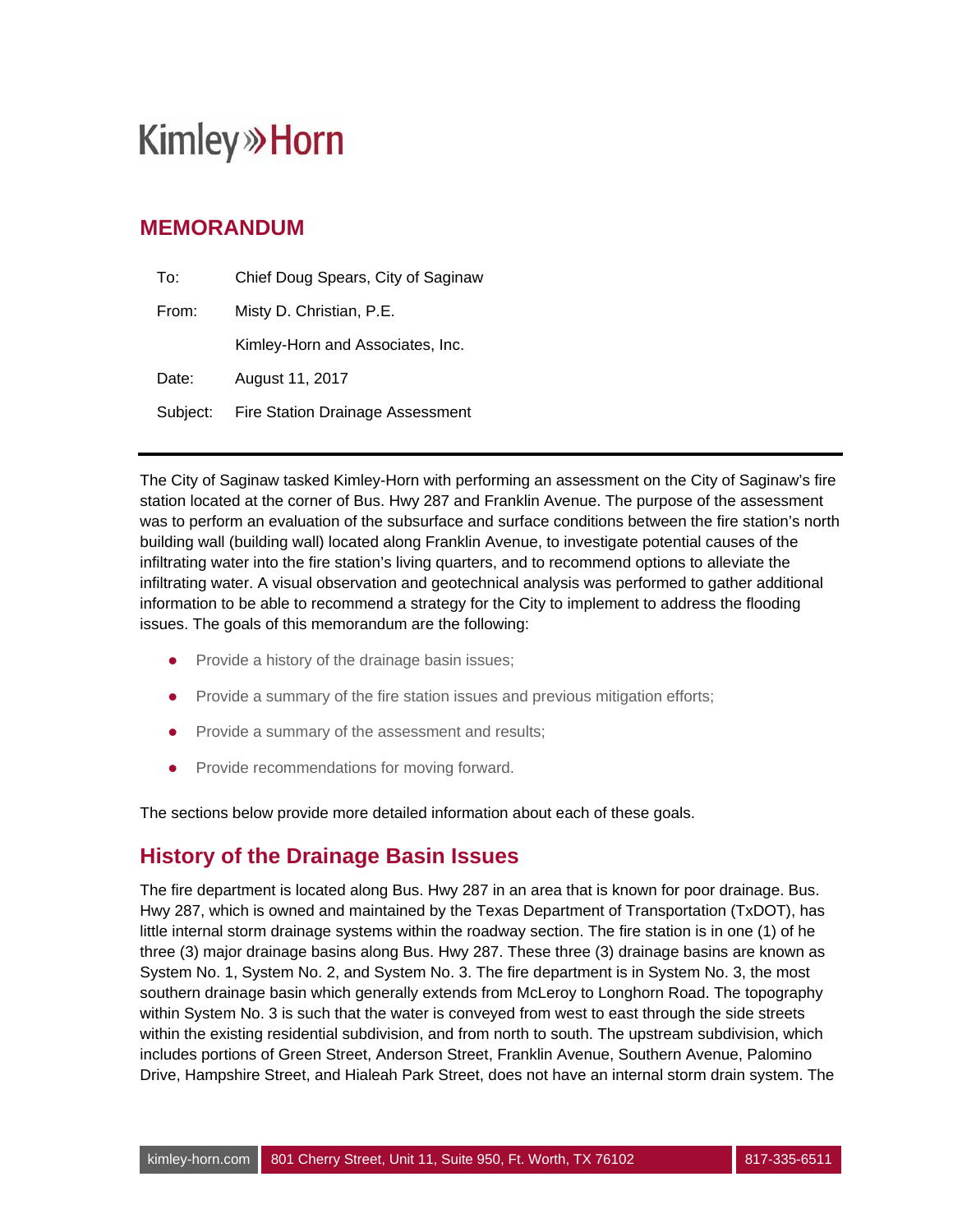drainage reaches Bus. Hwy 287 via surface flow and often stops at Bus. Hwy 287. The water typically 'ponds' in the right of way until the water has an opportunity to enter the small pipes under Bus. Hwy 287. The topography along Bus. Hwy 287 in System No. 3 is relatively flat. When the water ponds, the associated spread limits of the water are very large. Historically, businesses along the Bus. Hwy 287, including the fire station, have flooded during 4-6-inch storm events.

The City of Saginaw did perform a drainage study for System No. 3 to determine what improvements were needed to alleviate the flooding along Bus. Hwy 287. The study determined that a storm drainage system needs to be installed along the western right of way of Bus. Hwy 287. A main storm drainage crossing needs to be installed under Bus. Hwy 287 in order to collect and convey the drainage under the highway and to the eastern right of way.

Preliminary plans were prepared for these improvements and coordination occurred with TxDOT. The project came to a stop when additional costs were requested by TxDOT to review and approve the plans. There are no plans to move forward with the System No. 3 improvements at this time.

## **Summary of the Fire Station Issues and Previous Mitigation Efforts**

As mentioned in the section above, Bus. Hwy 287 floods during heavy storm events. In the past, the

water from Bus. Hwy 287 has entered the fire station through the fire truck bays. However, more commonly, water enters the building through the north wall of the building which is located adjacent to Franklin Avenue. Water has overtopped the top of curb along Franklin Avenue during heavy storm events and has inundated the area between the building face and the curb which causes the water to enter the building. It was also noted that water also enters the building when the water is contained within the curb of Franklin Avenue especially after days of rain events.

Over the past twenty (20) years, the flooding and inundation of water in the fire station has occurred in some manner. The fire department, with help from the Public Works Department, has



North Building Wall of the Fire Station: Franklin Avenue

implemented several improvements in an attempt to mitigate the flooding and infiltration of water. The following is a summary of those efforts:

- 1. Installation of a sidewalk along the north and northwest portions of the building to provide an impervious surface: The area between the north building and the curb along Franklin Avenue was a pervious, vegetated area. In order to prevent the water from entering the building, concrete was placed between the north wall and curb.
- 2. Installation of a floodwall or extended curb along Franklin Avenue: The installation of the extended curb was to prevent the water in Franklin Avenue from overtopping the curb and inundating the building. The extended curb was removed.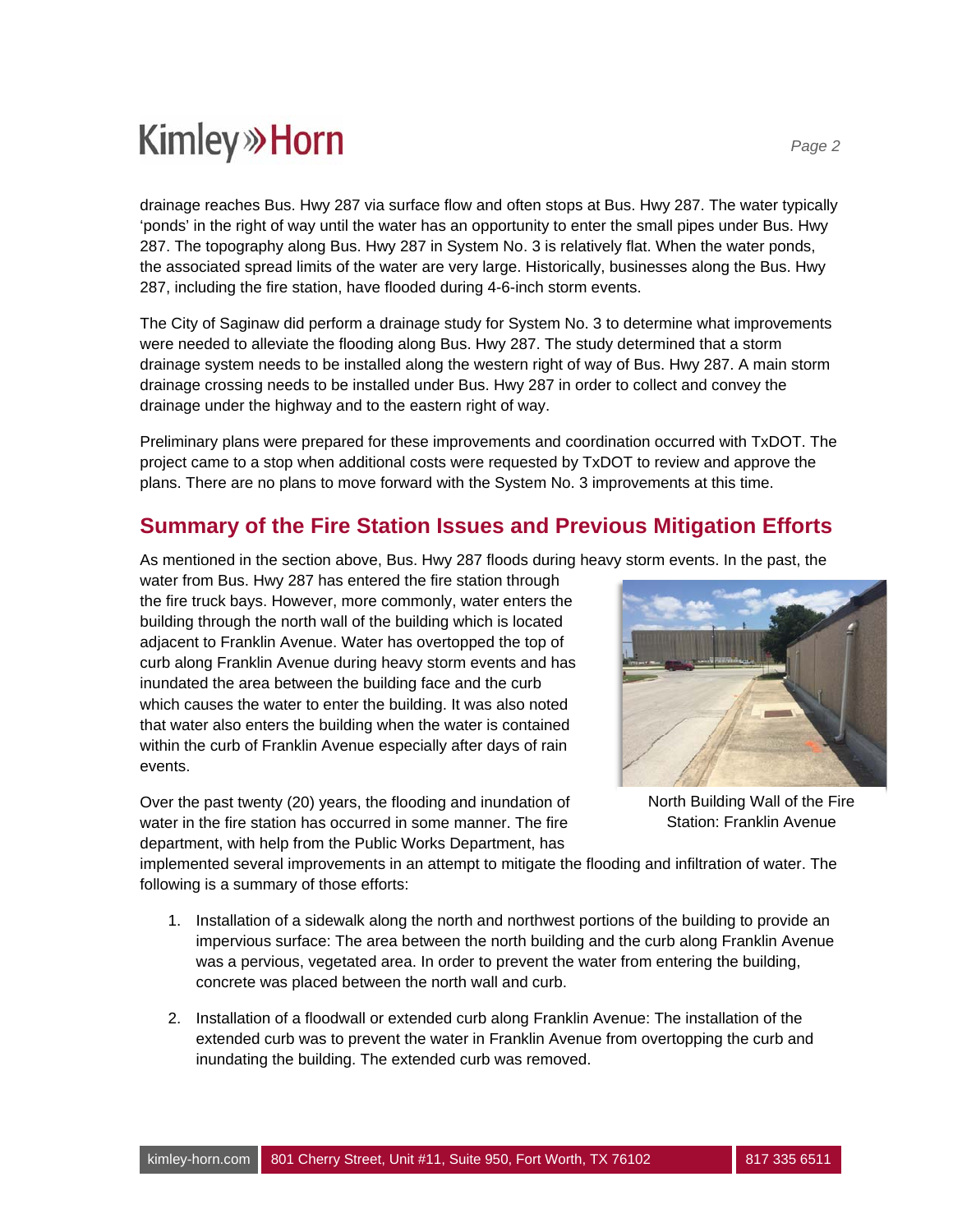- 3. Installation of a French drain system: A 6-inch PVC pipe was installed in the area between the north building wall and the curb along Franklin Avenue. The French drain system discharges to the curb inlet located at the intersection of Bus. Hwy 287 and Franklin Avenue. It is unknown how well this drain is functioning today.
- 4. Installation of the sidewalk/curb along the northwest portions of the building: Water would be conveyed east along Franklin Avenue and would enter the fire station through the driveway area. Sidewalk and curb was placed in this area to prevent the water from entering the fire station and keeping the water within Franklin Avenue.
- 5. Installation of a wall along the north building wall: Public works installed a wall against the north wall. During the installation of the wall, the City placed an asphaltic/mastic material along the new wall to help seal the wall. This wall remains in place today.

There is a history of repairs to the fire department to prevent the water from entering the building. Even with these improvements, the fire department has flooded over fifteen (15) times in the past 5 years with two (2) of those events requiring outside flood remediation experts to perform the clean up efforts.

## **Overview of the Assessment and Results**

Kimley-Horn performed a two-step assessment which included the following:

- 1. Performed a geotechnical analysis
- 2. Performed a visually observation

A more detailed description of each of the steps performed are described below:

#### *1. Performing a Geotechnical Analysis*

Kimley-Horn, through subconsultant, CMJ Engineering, performed a geotechnical analysis of the subsurface conditions along the area along the building wall and Franklin Avenue. Four (4) bores were performed at a depth of fifteen (15) feet. The locations of the bores are described in the geotechnical report included in **Appendix A**. The geotechnical study indicated the following key information:

- Ground water was present in Bore 1 and Bore 2 logs at various depths;
- Ground water was initially present in the two (2) bore logs closest to the building wall;
- The geotechnical study stated the following recommendations:
	- $\blacksquare$  Extend the gutters away from the building;
	- **Place concrete along the grassed area along the northeastern portion of the building;**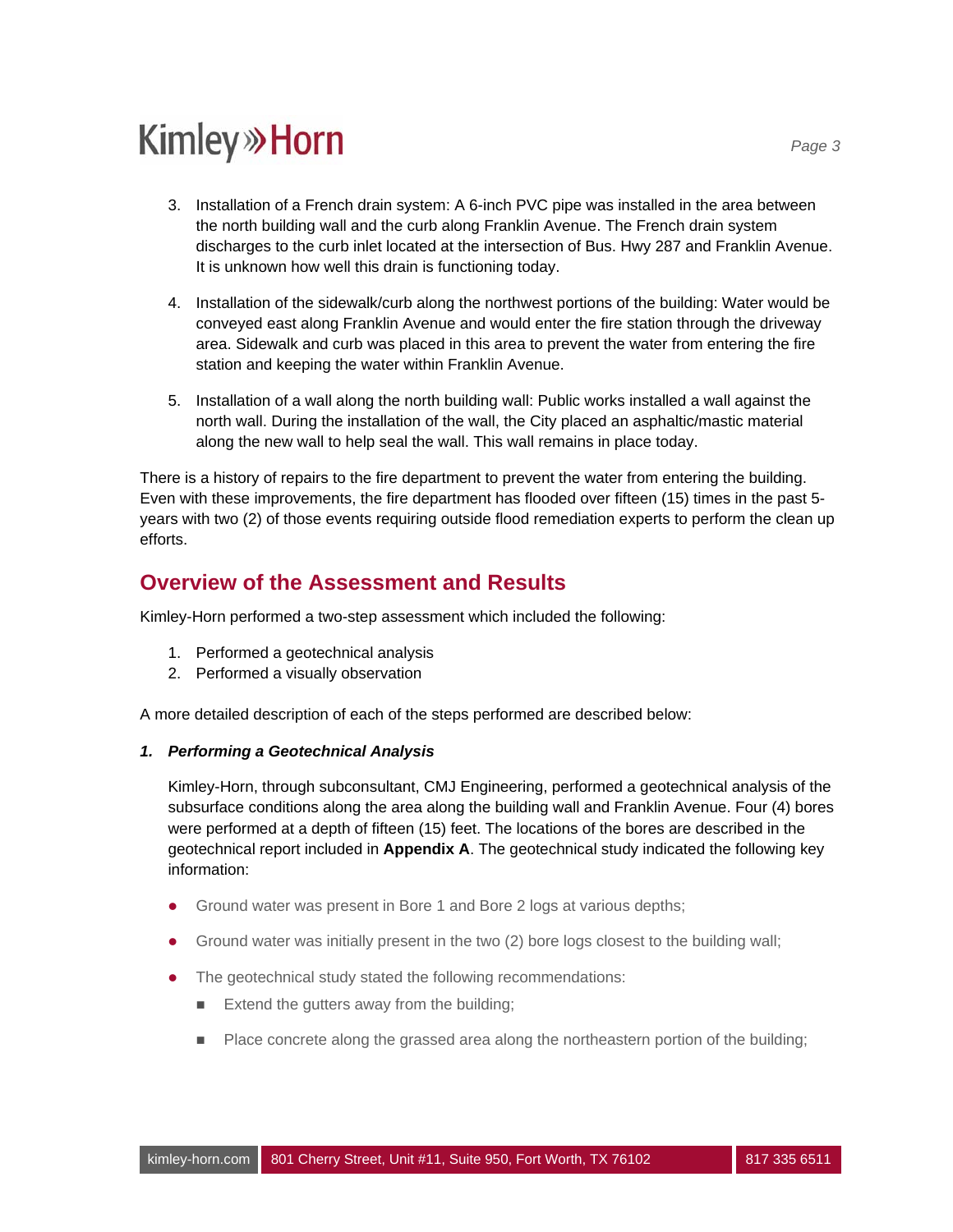**Install a 6-inch French drain along the north building wall approximately 12 inches deeper** than the wall.

#### *2. Perform a visually observation*

Kimley-Horn performed a site visit to visually review the subsurface conditions. It rained at the site a few hours prior to the site visit. Public Works staff removed portions of the sidewalk adjacent to the north building wall. Once the sidewalk was removed, the following observations were made:

- The fire station wall did have an asphaltic/mastic material along the wall.
- There was a small void located in the area where water had been reported to infiltrate the wall.
- The soils were saturated with moisture.
- The wall was about 6-inches deeper than the at grade elevations.
- The living quarters of the fire station has a finished floor elevation lower than the top of curb elevation of Franklin Avenue



Void located under the building

In addition to the observations at the north wall, Kimley-Horn observed other areas on the property that had poor drainage conditions. The roof system of the fire department did not have adequate drainage. The roof above the administrative offices was significantly holding water. Ponding of water occurred in the parking area to the west of the fire station. There were several indicators that the area around the fire station did not drain properly and the ponding water attributes to the saturated soil conditions.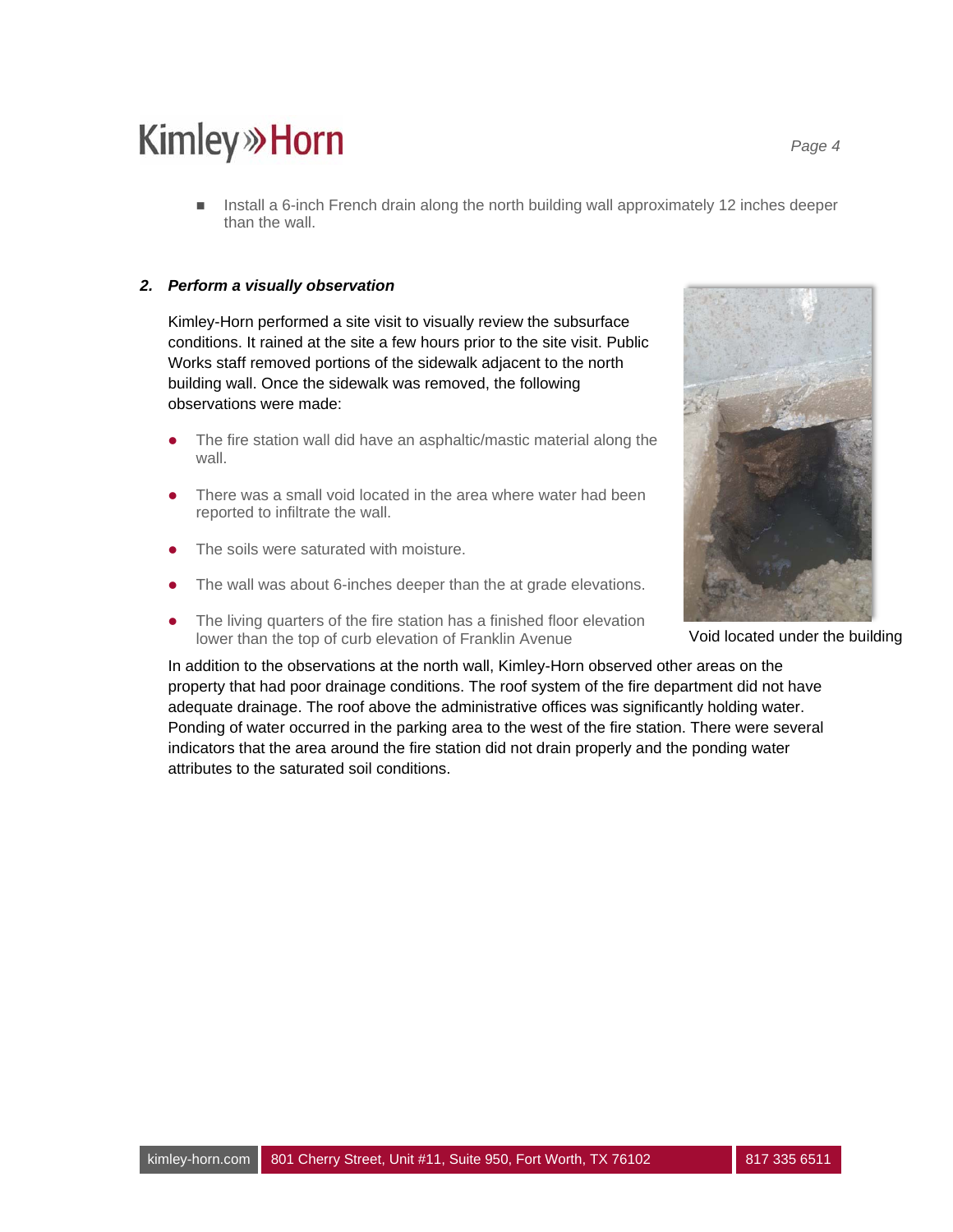## **Kimley**<sup>></sup>>Horn



Poor Drainage on the Building



Poor Drainage along the Western Portion of the Building (Parking Area)

## **Recommendations for Next Steps**

The objective of this assessment was to evaluate options to alleviate the flooding at the fire station. Based upon the geotechnical study, field observations, and knowledge of the drainage issues along Bus. Hwy 287, there are a few options to consider moving forward. A summary of the recommendations is provided in the table below followed by a description of each recommendation.

*Page 5*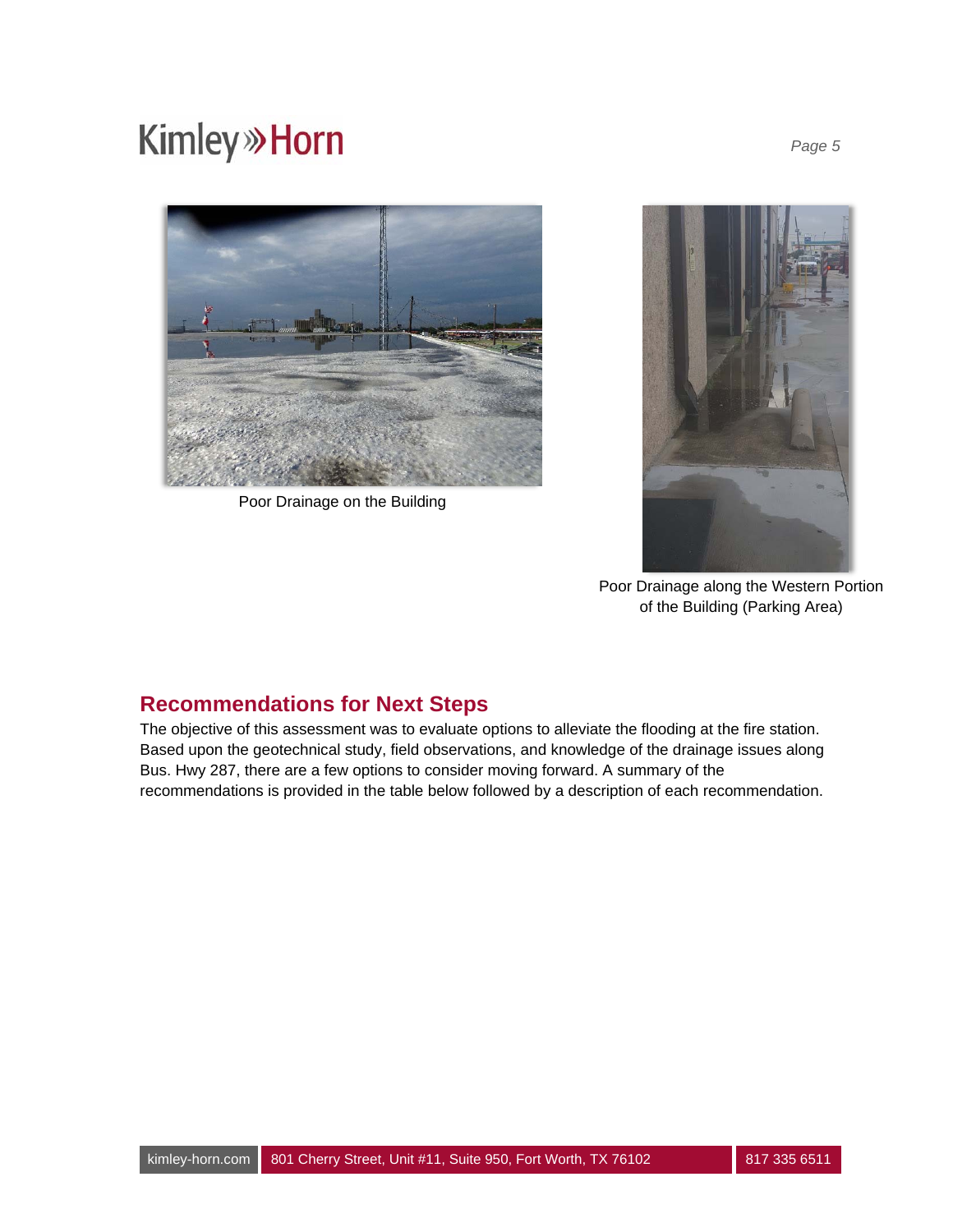### **Table 1: Summary of Recommendations**

| <b>Improvement Name</b>                           | Cost                    | <b>Comments</b>                                                                                                                                                                                                                                                                                 |
|---------------------------------------------------|-------------------------|-------------------------------------------------------------------------------------------------------------------------------------------------------------------------------------------------------------------------------------------------------------------------------------------------|
| Installation of French Drain                      | \$180,000               | A new French Drain may be installed along the north<br>building wall approximately 12-inches deeper than<br>the wall. Select fill will be imported in to serve as a<br>clay cap along the building. The French Drain will not<br>solve the flooding issue, but could alleviate the<br>flooding. |
| Rebuilding the living<br>quarters on-site         | TBD based<br>upon Scope | The City could relocate or build an<br>expansion/separate building to accommodate staff<br>and to keep the 911 facility onsite. The underground<br>utilities would need to be evaluated with                                                                                                    |
| Relocate the fire station<br>facilities, new site | TBD based<br>upon Scope | Due to the location of the fire station on Bus. Hwy<br>287 with regards to traffic and flooding                                                                                                                                                                                                 |

### **Installation of a French Drain System:**

Installation a French Drain System along the north wall would collect the ground water and convey it downstream. It is recommended the water is collected and sent to the sanitary sewer system which is located about 50 feet from the north building wall. Connecting the French Drain system to the storm drain system on Bus. Hwy 287 would not be feasible since the topography is higher at the highway than along the French Drain system. There would be costs associated with 'treating' the storm water as it connects to the sanitary sewer system. These costs would need to be added to the Opinion of Probable Construction Cost (OPCC) provided in **Appendix B**.

The benefit of installation the French Drain system is that it would alleviate some of the infiltration water. The water would be captured by the perforated pipe instead of entering through the wall. However, due to the nature of ground water, the French Drain system will not completely alleviate the flooding or infiltration. There is a chance that during heavy storm events, water will continue to enter the building since the finished floor is located below grade. This would be considered a solution to help the situation, but it will not solve the issue.

As mentioned previously, a French Drain system was previously installed along Franklin Avenue. It is unknown whether this system works, the design for the system, or how well it was constructed.

The costs for the French Drain system is provided in the OPCC included in **Appendix B**.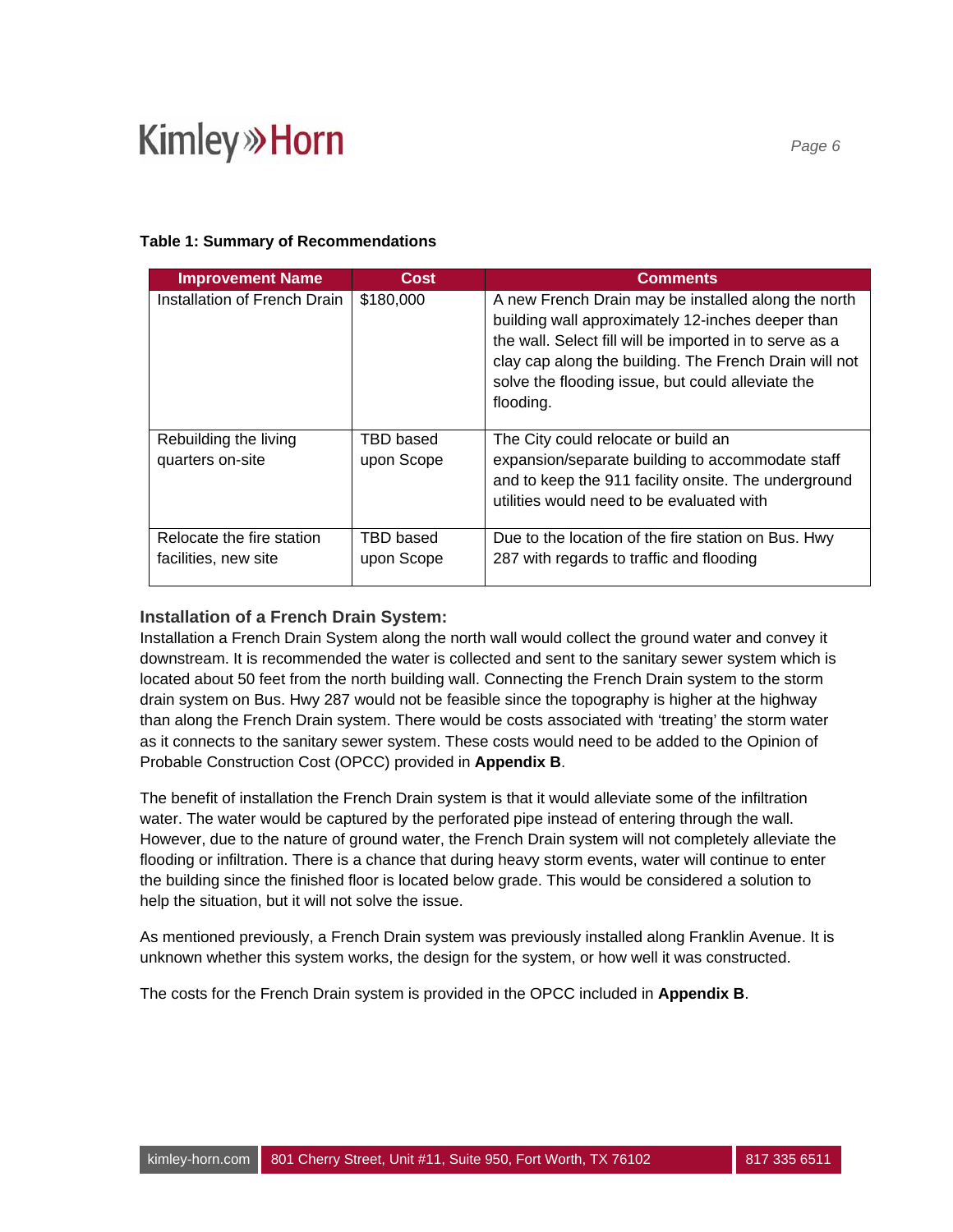### **Rebuilding the Living Quarters On-Site:**

Due to the ground water continuing to be a problem on site and the living quarters of the fire station being below grade, ground water will always be an issue. The City should consider relocating or rebuilding the living quarters of the building on-site. The facilities could be reconstructed on-site in the western parking area (detached from the existing fire station), or it can be reconstructed in the same footprint as the existing living quarters. Constructing a new living quarters detached from the fire station would need to consider the existing sanitary sewer line located in the parking area, franchise utilities, and the location of a generator. Constructing a new detached building would allow the firemen to remain in their current location while the construction occurred. The 911 Call Center could also remain on-site without being affected.

Demolishing and reconstructing the living quarters within the same footprint of the existing facility would require the firemen to temporary relocate to other areas onsite while the construction occurred, but the need to relocate the sanitary sewer line, franchise utilities, and the generator would be avoided. The poor roof drainage could also be addressed with this option.

With both options, the new building could be expanded to accommodate the need for additional space. For both options, the 911 Call Center could also remain on-site without being affected. Site improvements could also be performed to improve the surface drainage on-site (parking area), however, since the fire station remains in a flood-prone area, the fire station will always be dealing with flooding issues along Bus. Hwy 287 or Franklin Avenue.

### **Relocation of the Fire Station Facilities (New Site):**

Another consideration would be to construct a new fire station at a new location in the City. It is understood that this option would be the most costly option and would require years of planning efforts to select a site and perform the design and construction phases. The benefit to constructing a fire station at a new location is that the drainage issues associated with System No. 3 will be avoided. As long as the fire station remains at its current location, the City will always need to deal with drainage issues. No costs were provided with this option since it would require a separate planning and feasibility study. The 911 Call Center may also need to be relocated with is a significant endeavor.

## **Closing**

Kimley-Horn performed an assessment by evaluating the subsurface and on-site conditions at the fire station. Based upon the information collected, Kimley-Horn recommends three (3) potentially approaches to managing the issue of infiltrating water in the fire station. One of the recommendations include installing a French Drain system along Franklin Avenue which would not prevent the water from infiltrating the building during heavy storm events. The other two (2) recommendations involve rebuilding all or portions of the fire station above ground which would address the issue of infiltrating water.